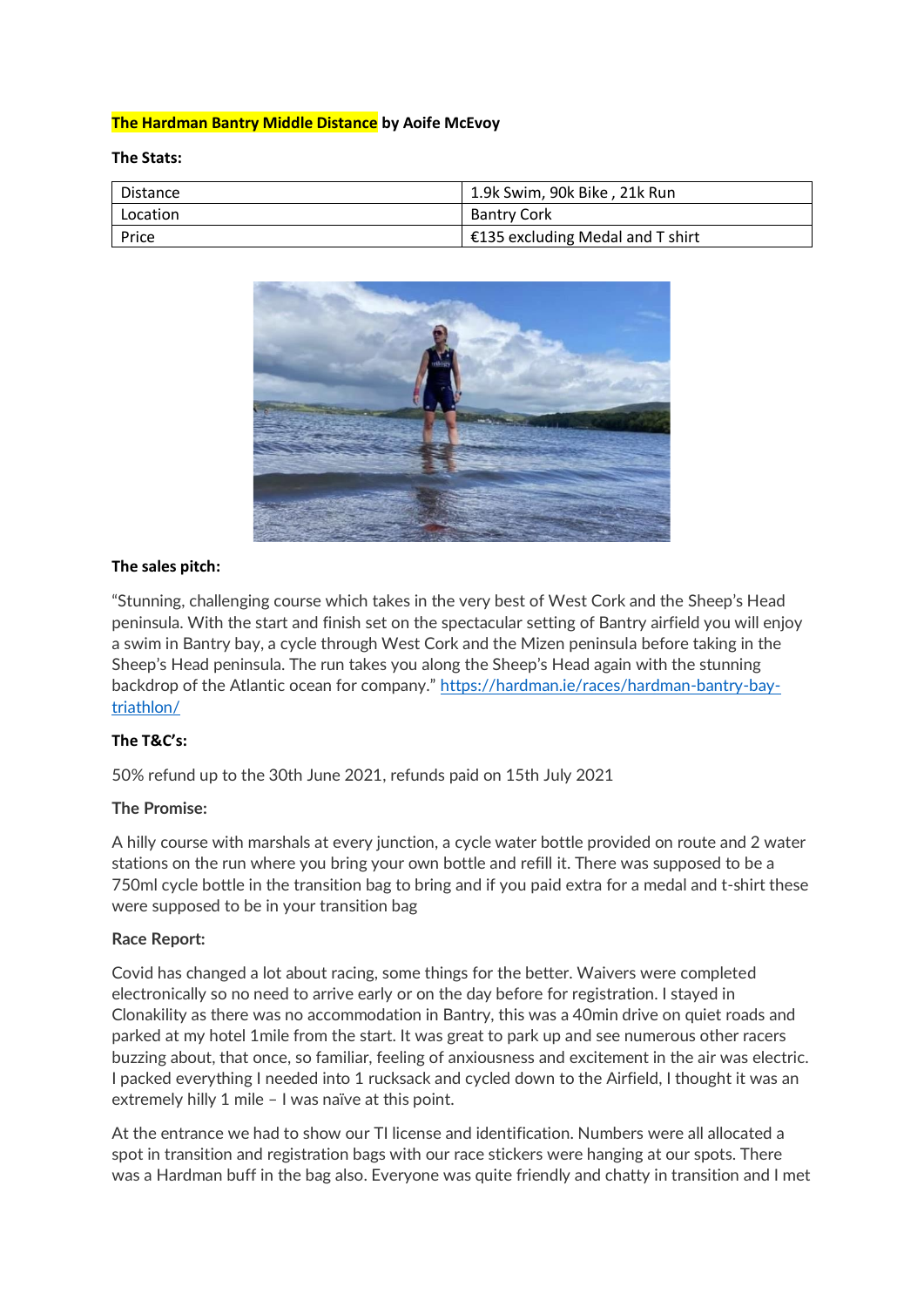a few people I knew but it was fantastic to see Michelle and Sharon appear before the start, such a treat to have the girls there, it really made the race day more enjoyable. I could hear the bell tinkle on the course before I saw them.

Transition was relaxed. There were 2 waves and the briefing was held at the entrance to the water. Everyone wore masks until they entered. The swim was clockwise keeping the buoys to your right, as the water was too choppy to keep the original planned route. The water was full of jelly fish but in the race mindset this didn't seem to bother anyone. Even though the sea was mild in comparison to all other sea swims I have competed in, it seemed very long, in particular to get to that last buoy and out – it was almost like we were getting pushed backwards.

I clocked 2.05km on the watch @ 42.45mins

Out onto the bike, the mount line to exit was possibly the only 100m flat on the whole route, the surface was full of gravel and I wasn't sure I'd get out without a puncture. And that was it….. the climbing began.

Possibly one of the nicest challenging cycle courses I have completed. There were relentless hills and beautiful towns. Ballydehob was our first town to pass, it was still early and the streets were empty, there was an eerie beauty about it. I passed Budd's which was already pre-booked for the next day's breakfast which did not disappoint. There were 2 right hand turns with no marshals, I did notice small Red Hardman signs mixed in with a host of B&B, hotel and tourist signs but really only made the  $2^{nd}$  turn as I spotted Alan Hewison down the road. Schull was next and already busy when we passed, full of early morning tourists getting breakfast and all the sailors and swimmers. They gave great cheers to anyone passing.

Around 50k there was a water stop at a very dangerous turn, almost back on yourself. Only for Sharon and Michelle were there, I knew there was a junction coming. The marshal, who was on her phone, directed me out to turn and get up the sharp short climb but also directed a jeep out, meaning I couldn't see to my right what was coming but I also had to cross the white line to turn. I was lucky nothing was coming, as it was so steep I couldn't get my foot out and the corner was



full of gravel.

We had been warned all along about the descent at 67k, that it was sharp, fast, a narrow road and the surface not as good as the rest. At this point all the roads had been brilliant, all the descents manageable and not as "dangerous" as the signs suggested so it felt a bit like " boy that cried wolf" when I was coming up to this and I had it in my head that as all the other climbs were manageable this would be fine too. I was in for a real land, at 63k looking up at 18% hairpin climb, on already tired legs. It was fantastic to get up it without coming off the bike. The road surface on the descent wasn't as good but really the severely sweaty palms from the climb were what gave me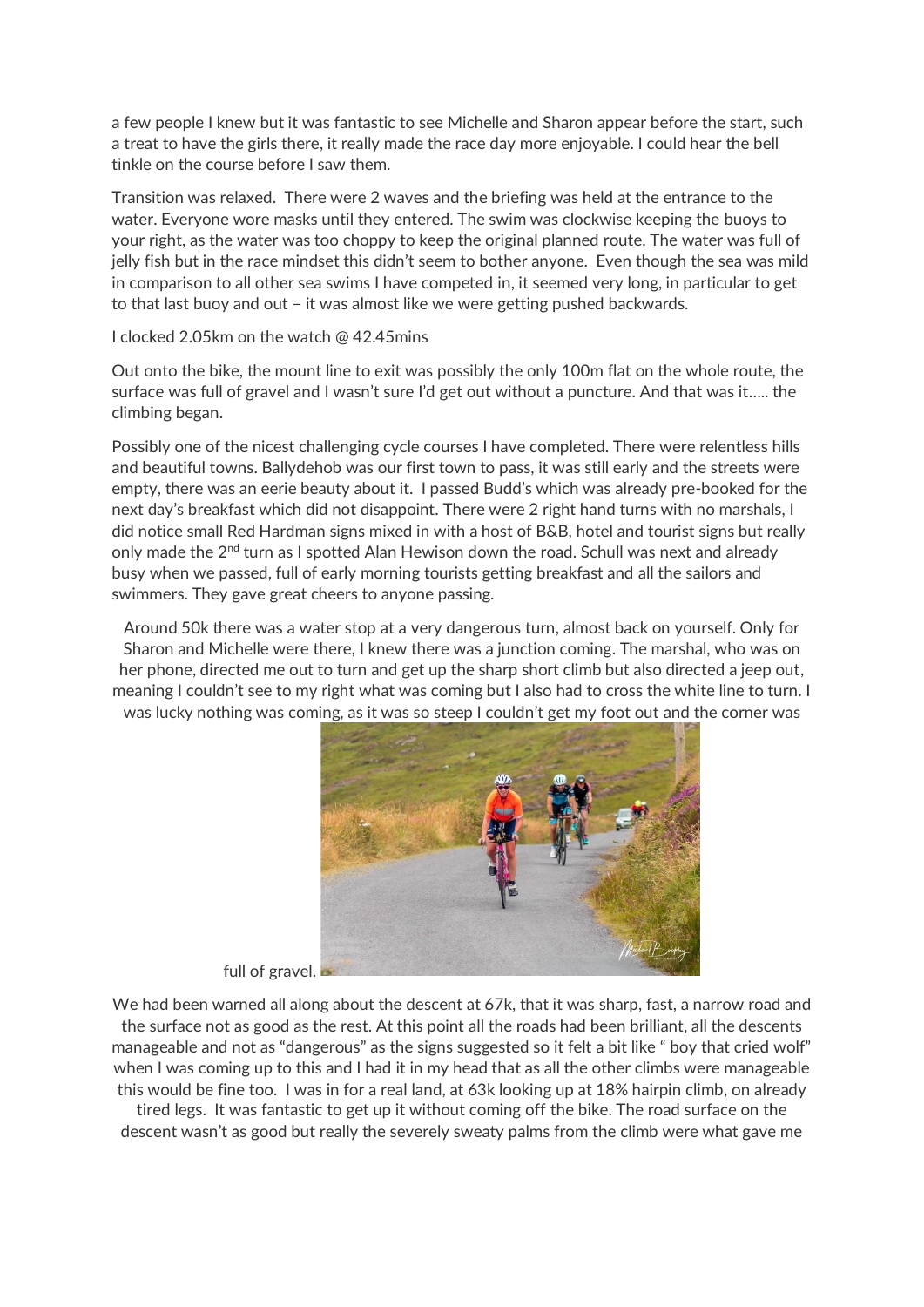trouble, my hands kept slipping each time I hit a rough patch.



What got me through most about going up was the promise, at the brief, of the "last 20k flat and fast" I thought this would be a great rest almost and a chance to spin the legs out. At 80km I was cursing the Race Director. Those hills continued right until we got on to the airfield. I misjudged how close we were and got my feet out too early, the struggle was very real, trying to hang onto the shoes on the last hill ! I had taken Panadol and salt tables before finishing as my stomach started cramping but they didn't work.

Bike 3.10hr 1,000 metre elevation



Off the bike and all seemed well. I ran out over the first hill and the inside of both my knees started to spasm and my stomach was in bits, taking the impact of running downhill. I had to stop to massage my knees which seemed to do the trick. Then straight into the first 5km steep climb of the day. I walked this and at the top got a refill of water, I brought a 250ml running bottle.

The downhill was a great relief until we hit about 6k and I could see all the hairpin climbs again. I thought I was hallucinating and seeing the bike route! At 13km we hit the second water stop and my now the sun was really shining and water was badly needed. I knew that 250ml for the remaining run would not be enough. I would have picked up any bottle off the ground if I came across one, Covid or not ! The water stop was on the left hand side of the road and many runners stayed running on this side with traffic which was quite dangerous. I ran from the last water stop and there was great support coming in to finish.